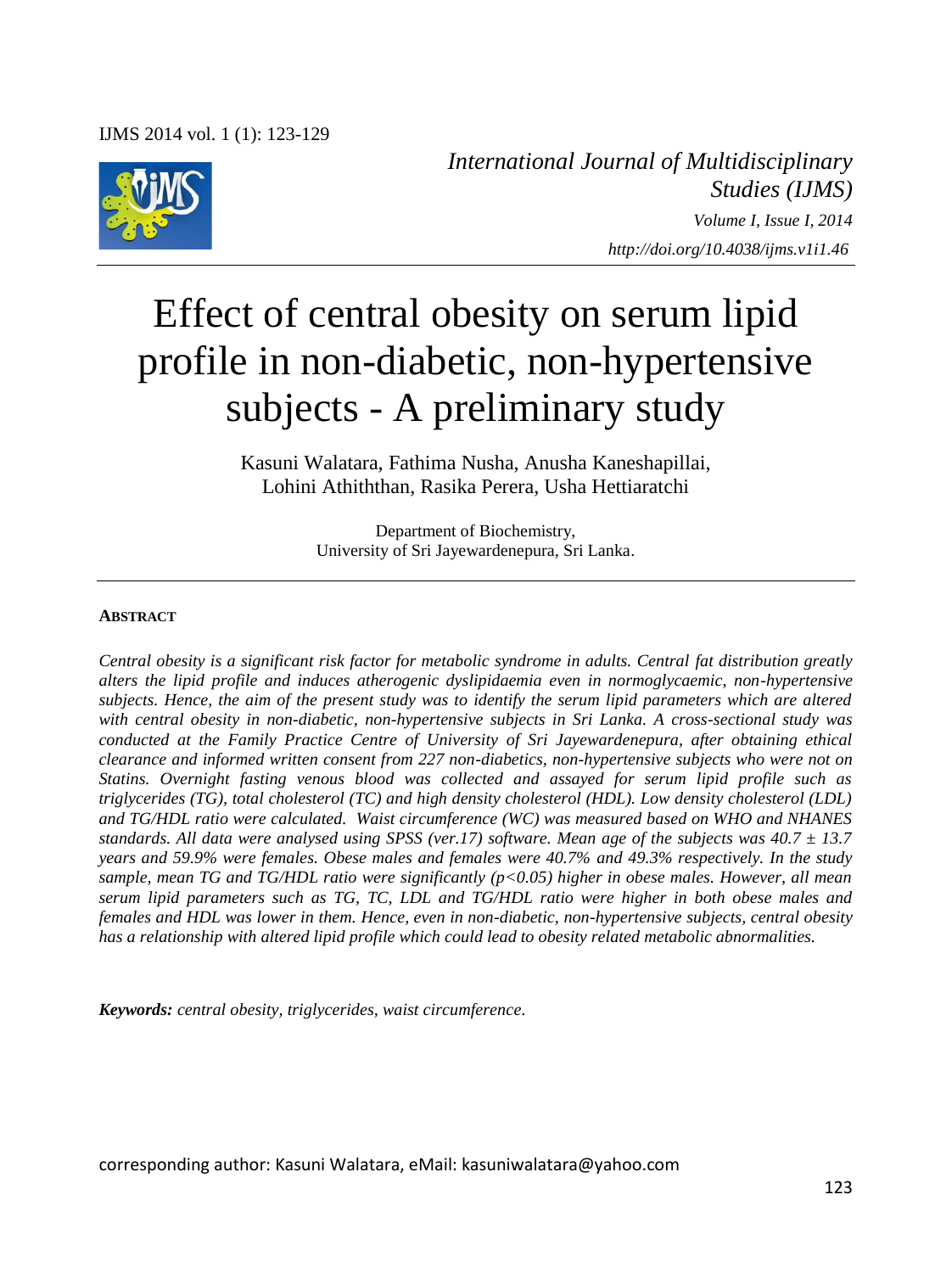## **1. INTRODUCTION**

Obesity; excessive accumulation fat in the body, has reached epidemic proportions globally. It is mainly due to an increase in the energy intake than the energy expenditure (Mukhopadhyay, S. K. 2012). Overweight and obesity are known as the fifth leading risk for global deaths and is linked with noncommunicable diseases (NCD) (World Health Organization 2007). The prevalence of NCD is rapidly increasing in developing countries and according to World Health Organization, NCD will account for approximately three quarters of deaths in these countries by the year 2020 (Kelishadi R).

It was estimated that approximately 1.6 billion people in the world, were overweight and at least 400 million adults were obese in 2005. The incidence of overweight and obesity were at peak in the United States (62%) and lowest in South East Asia (14%) (World Health Organization 2007). In all regions women were more likely to be obese than men. In Sri Lanka, in 2000 and 2006/7 around 24% and 31.2% of women were found to be overweight respectively. A study carried out in 2005/6 revealed that the prevalence of overweight for both genders among adults was 25.2% (Jayatissa, R., Hossain, S.M.M., Gunawardana S. *et al* 2012).

Obesity has been associated with an increased risk for metabolic syndrome (MS) in adults. MS is a constellation of metabolic and medical abnormalities, clustered in individuals with upper body fat distribution who often show insulin resistance. Among these abnormalities are hyperinsulinaemia with

124

diabetes and raised fasting plasma glucose, abdominal obesity, and dyslipidaemic profile characterized by a high plasma triglyceride (TG) concentration and low high density lipoprotein cholesterol (HDL) level (Crepaldi, G., Maggi, S. 2006). Central distribution of body fat, particularly intra-abdominal fat is more a risk factor for obesity related ill health than sub-cutaneous distribution (Mishra, N., Sharma, M. K., Chandrasekar, M. 2012).

Obesity can be assessed using several anthropometric measurements and indices. Waist Circumference (WC) with ethnic specific values is considered as the key component of the MS definition and it can be used to assess the metabolic risk associated with intraabdominal fat (Crepaldi, G., Maggi, S. 2006). Within the last 20 years, rapidly rising rates of obesity have led to major increases in the prevalence of type 2 diabetes (T2D) and cardiovascular diseases. Obese people are more likely to have abnormal lipid profile; increasing the risk of atherosclerosis. Increased prevalence, earlier onset, and augmented complications of T2D and cardiovascular diseases are often seen with higher WC in South Asians than in white Caucasians (Chakrewarthy, S., Gunasekera, D., Pathmeswaren A. *et al* 2006).

Abnormal lipid profile has long been suspected to contribute to atherogenic dyslipidaemia, which describes the combination of raised TG and low concentrations of HDL cholesterol together with elevated apolipoprotein B. Low HDL cholesterol and high TG levels are considered as major components of the definition for the MS given by International Diabetic Federation (IDF) (Vishwanath, P., Prashant, A., Acharya A. 2012). These are independently atherogenic and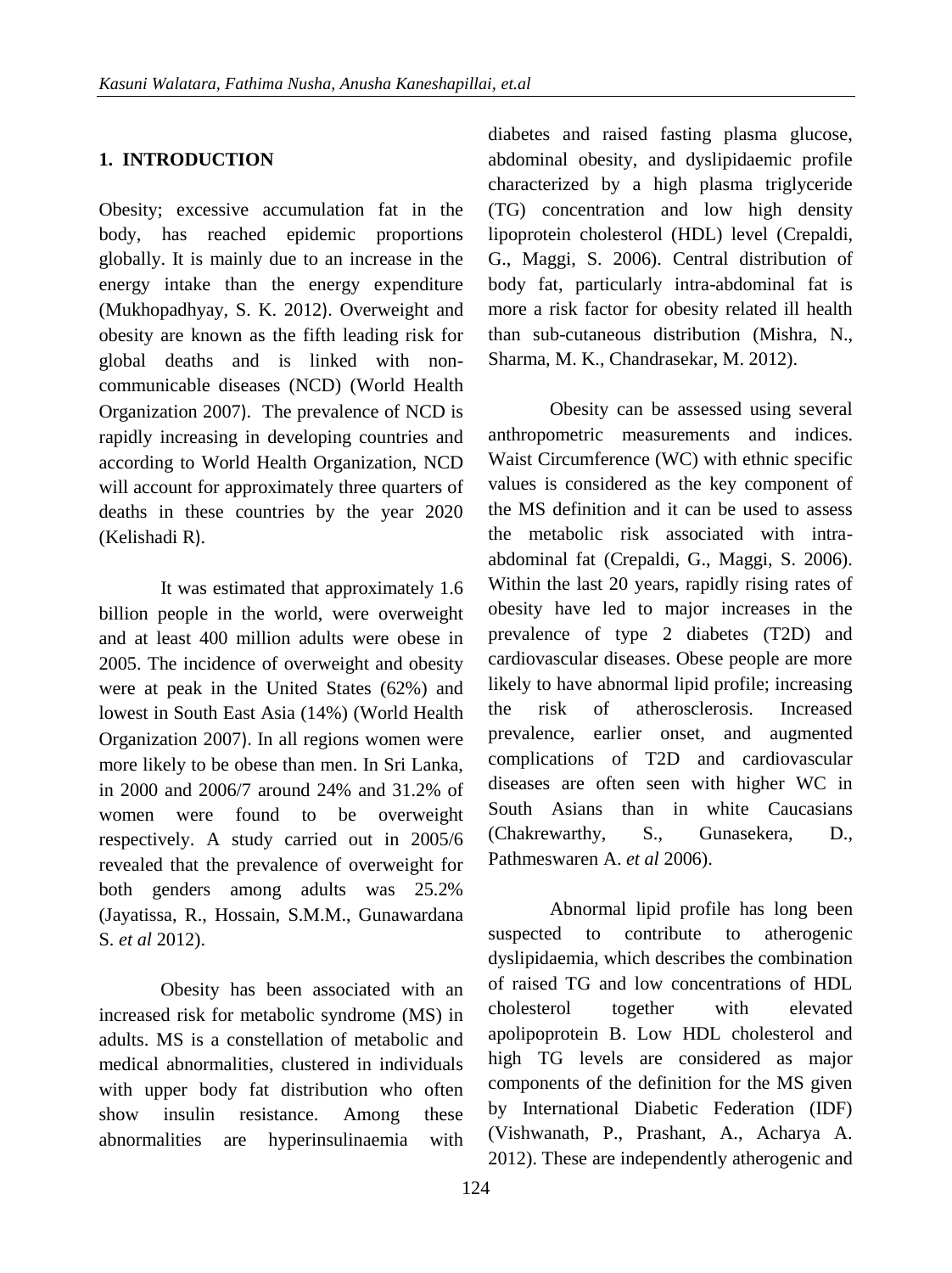they are commonly observed in people with both central obesity and T2D. Overweight and obese people had significantly high TG, total cholesterol (TC) and low density lipoprotein (LDL) cholesterol (Thakur, J. S., Bisht, S. 2010). Indian obese people were found to have high TG, TC and LDL and low HDL than nonobese (Puavilai, W., Laoragpongse, D. 2004). Hence, obesity alone is a major independent risk factor for altered lipid profile giving rise to atherogenic dyslipidaemia.

Obesity induced diseases are diagnosed only after symptoms appear and many people are unaware that it alone could gives rise to atherogenic dyslipidaemia which is a major abnormality of metabolic syndrome. Therefore early detection would be a pre-alarming sign before the onset of developing obesity induced diseases and it would be of significant value to the individuals to overcome the risk of getting diseases. Even though obesity prevalence is high in Sri Lanka, people are unaware that central obesity alone could give rise to atherogenic lipid profile. Hence, the aim of this study was to identify the altered serum parameters with central obesity in non-diabetic, non-hypertensive subjects in Sri Lanka.

## **2. MATERIALS AND METHODS**

## **a. Study population and sampling**

This study was conducted as a cross-sectional study, at the Family Practice Centre, University of Sri Jayewardenepura (USJP) involving 227 non-diabetic (FPG<5.9 mmol/L), nonhypertensive subjects, between 20-70 years of age. The study was approved by the Ethics Review Committee of USJP and informed written consent was obtained from all the participants prior to the study.

#### **b. Measurements**

After an overnight fasting period (12 hours), venous blood samples were collected from each subject. The parameters of the lipid profile (TC, TG and HDL) were measured based on the Beer Lambert law using Stanbio® kits involving an enzymatic method. LDL was calculated using the Friedwald equation as given below.

$$
LDL-C = TC - HDL - [TG/5]
$$
 [11]

(The use of Triglyceride/5 indicates that all of the plasma TG is carried on VLDL-C and TG/ cholesterol ratio of VLDL-C is constant at about 5:1 [11]).

WC of each subject was measured using a non-stretchable measuring tape. Participants were asked to stand with arms at sides, feet positioned close together, in a relaxed posture while breathing naturally. The measurement was made at the approximate midpoint between the lower margin of the last palpable rib and the crest of the ileum (top of the hip bone), placing the non-stretchable tape around the trunk in a horizontal plane. The tape was parallel to the floor and it was without compressing the skin. The measurement was made at the end of a normal expiration to the nearest 0.1 cm (Lui, A. 2008).

## **c. Definitions**

The results were arranged based on the definition of MS according to the IDF criteria given below:

- 1. Central obesity ; for males >90 cm and for females >80 cm
- 2. Raised triglycerides >150 mg/dL
- 3. Low HDL cholesterol <40 mg/dL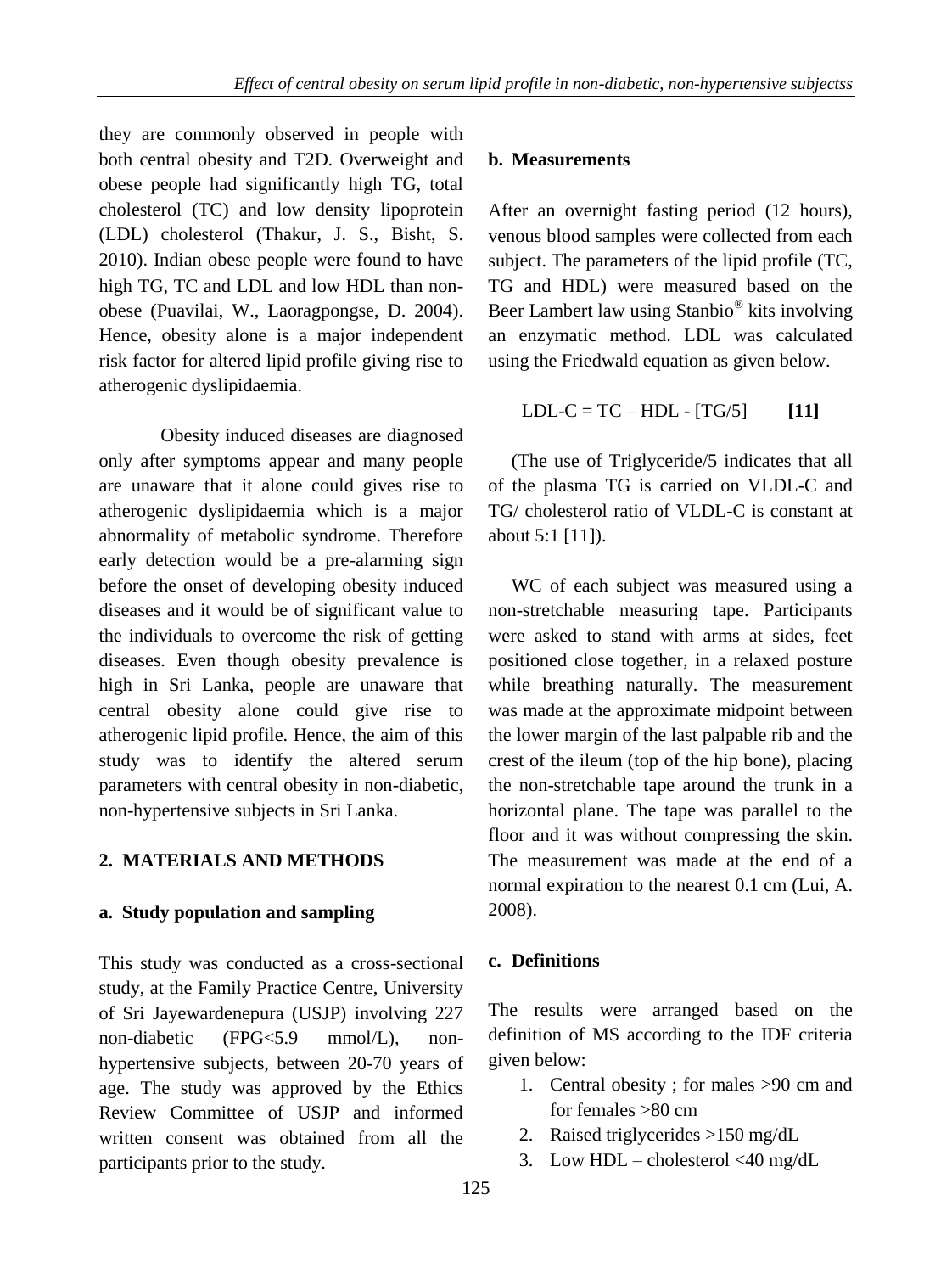Those presented with central obesity together with above two criteria were considered as having MS.

All the subjects were categorised into subgroups depending on the classification given by the Adults Treatment Panel III (Mekki, N., Christofilis, M. A., Charbonnier, M. *et al* 1999), Aziz, J., Siddiqui, A. N., Siddiqui, I. A., Omai, A. 2003).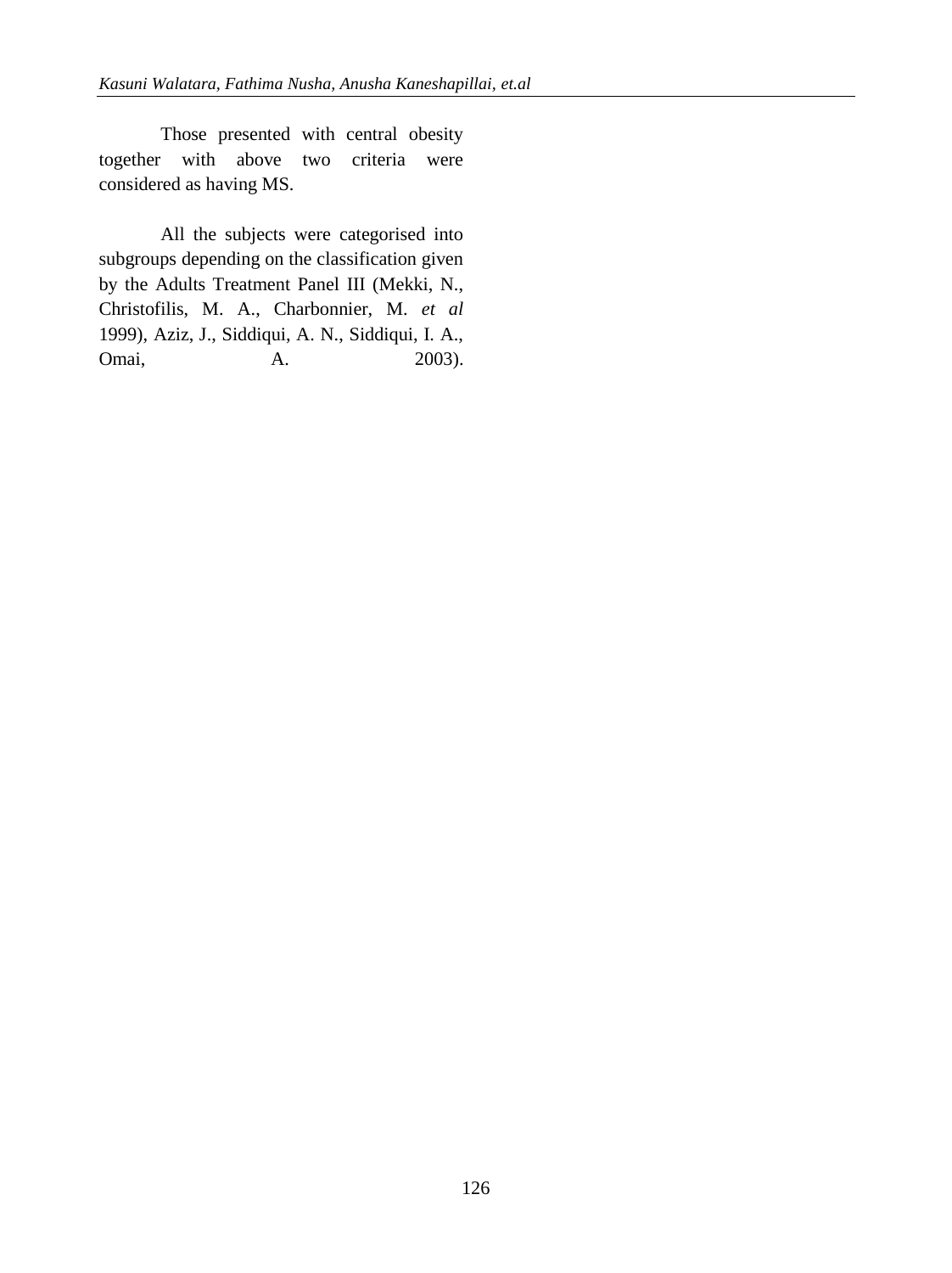| Lipid parameter     | Concentration                        | Classification |  |
|---------------------|--------------------------------------|----------------|--|
| Serum triglycerides | $<$ 150 mg/dL                        | Normal         |  |
|                     | $150 - 199$ mg/dL<br>Borderline high |                |  |
|                     | $\geq$ 200 mg/dL                     | High           |  |
| HDL cholesterol     | $<$ 40 mg/dL                         | Low            |  |
|                     | $\geq 60$ mg/dL                      | High           |  |
| LDL cholesterol     | $< 100$ mg/dL                        | <b>Normal</b>  |  |
|                     | $100 - 129$ mg/dL                    | Near optimal   |  |
|                     | $\geq$ 130 mg/dL                     | high           |  |
| TG/HDL ratio        | $\leq$ 2                             | Low            |  |
|                     | >2.1                                 | High           |  |
|                     |                                      |                |  |

**Table 1.** Classification of serum lipid parameters

## **d. Statistical analysis**

All data were double-entered and cross checked for consistency. Data were analysed using Statistical Package for Social Science (SPSS) software (Ver. 17). All the analysis was carried out for males and females separately. Descriptive statistical results were presented as means ± standard deviations. Independent sample t-Test was used to assess the significant differences among obese and non-obese groups. In all statistical analyses a p-value <0.05 was considered as significant.

# **3. RESULTS**

Among 227 subjects, 91 were males and 136 were females. Mean  $\pm$  SD of the sample characteristics are mentioned in table 2.

According to the classification of WC based on the metabolic risk level (Lakka, H. M., Lakka, T. M., Tuomilehto, *et al* J 2002), among the males 40.7% were obese and 49.3% of the females were obese. Obese males' TG was at a borderline high level whereas LDL was slightly above the normal (Mekki, N., Christofilis, M. A., Charbonnier, M. *et al* 1999) TG/HDL ratio in both males and females were at the risk level Aziz, J., Siddiqui, A. N., Siddiqui, I. A., Omai, A. 2003).

**Table 2.** Mean  $\pm$  SD values of the study sample

| <b>Table</b> | Characteristics                                    | Mean $\pm$ SD    | -3.   |
|--------------|----------------------------------------------------|------------------|-------|
| Mean         | Age (years)                                        | $40.7 \pm 13.7$  | lipid |
|              | Waist circumference (cm)                           | $83.6 \pm 11.0$  |       |
|              | Total cholesterol (mg/dL)                          | $188.6 \pm 42.5$ |       |
|              | Triglycerides (mg/dL)                              | $124.8 \pm 71.8$ |       |
|              | High density lipoprotein cholesterol (HDL) (mg/dL) | $49.7 \pm 13$    |       |
|              | Low density lipoprotein cholesterol (LDL) (mg/dL)  | $114.1 \pm 42.3$ |       |
|              | Triglyceride/HDL ratio                             | $2.8 \pm 1.9$    |       |
|              |                                                    |                  |       |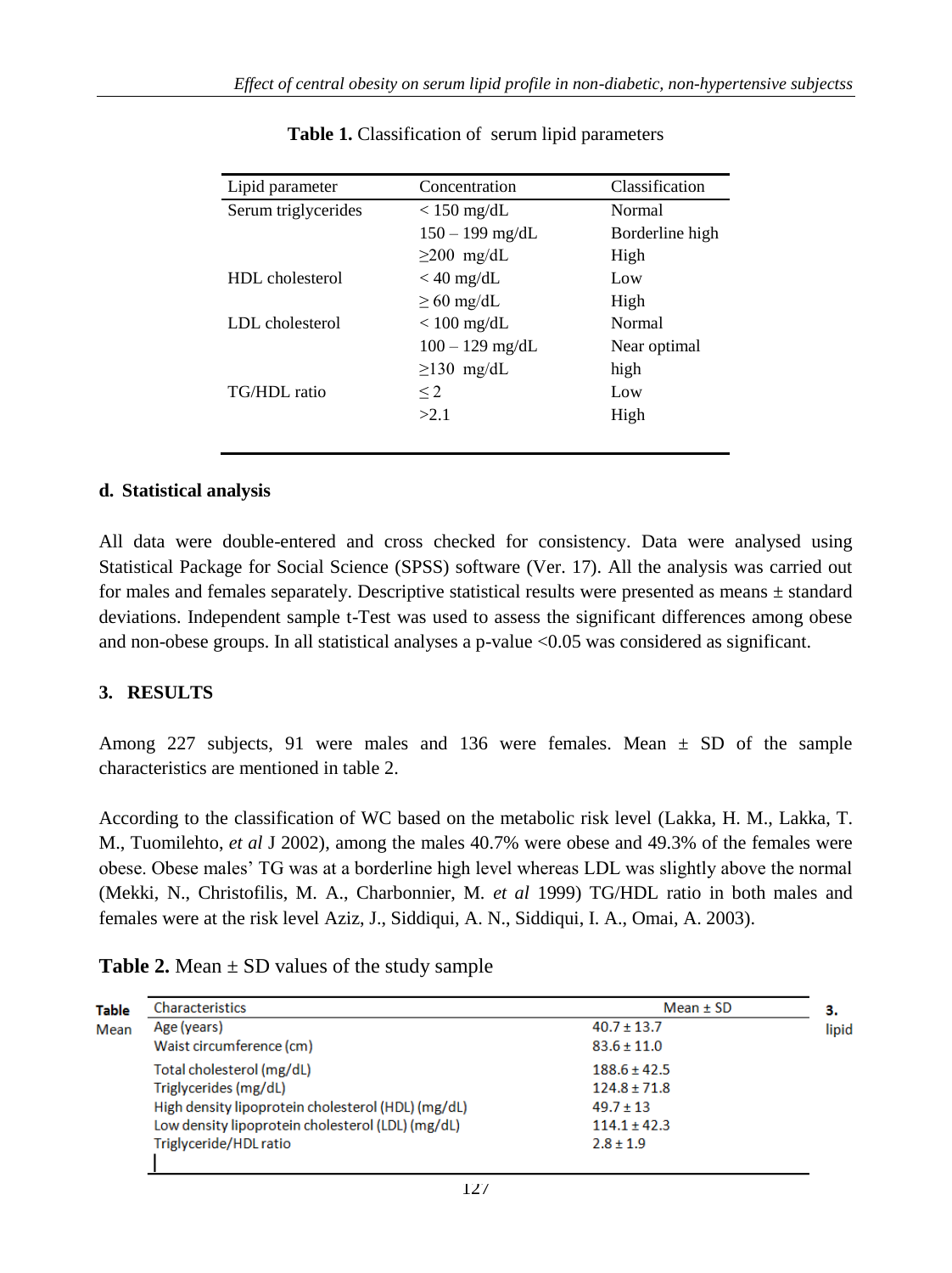|                | WC group     | $TC$ (mg/dL) | TG(mg/dL) | HDL(mg/dL) | $LDL$ (mg/dL) | <b>TG/HDL ratio</b> |
|----------------|--------------|--------------|-----------|------------|---------------|---------------------|
| <b>Males</b>   | $<$ 90 $cm$  | 181.5        | 116.8     | 48.1       | 110.4         | 2.7                 |
|                | $\geq$ 90 cm | 196.8        | 167.6*    | 45.8       | 118.1         | $3.8*$              |
| <b>Females</b> | $<$ 80 cm    | 188.5        | 112.2     | 51.8       | 114.0         | 2.6                 |
|                | $\geq$ 80 cm | 190          | 120.4     | 50.9       | 114.9         | 2.5                 |

parameters of males and females based on waist circumference \* Differences are significant at  $p<0.05$ .

Table 3 shows the mean values of lipid profile variables in obese and non-obese males and females according to the WC cut off values. When different lipid parameters were compared with WC, cut off values for obese and nonobese individuals, obese males and females had high TC, TG, LDL and TG/HDL ratio and low HDL than non-obese subjects, but the difference was significant only in males, for TG and TG/HDL ratio ( $p<0.05$ ).

Our results indicate both obese males and females have higher plasma levels of lipid parameters. Many other studies have also shown that triglycerides accumulation in plasma is higher in obese subjects as well as overproduction of LDL and reduced clearance of the lipid particles [16]. Similarly, a study carried out in Pakistan found that mean TG, TC and LDL levels had a higher risk of getting elevated in obese subjects compared to nonobese subjects even in the absence of cardiometabolic diseases [17].

Male obese subjects are more vulnerable to have altered lipid parameters with metabolic abnormalities. According to literature, higher WC has a twofold risk of metabolic impairments, especially coronary heart diseases in men [18]. A study carried out in Indian males has found that obese subjects with higher WC have an association with altered lipid profiles in terms of TG, TC and LDL (Puavilai, W., Laoragpongse, D. 2004). Our study results support these findings. Thus, central obesity measured by WC has an association with elevated TG levels and TG/HDL ratio and is significant in males.

## **4. CONCLUSIONS AND FUTURE WORK**

The present study shows that central obesity is an independent risk factor in causing abnormalities in plasma lipid profile, mainly TG and has a significant effect in males. It changes the TG/HDL ratio which alters HDL levels as well. Therefore, even in the absence of diabetes and hypertension, obese subjects have a high tendency to develop metabolic abnormalities. Hence, simple measurement such as WC could be strongly recommended to be used routinely at medical checkups to detect the risk of developing obesity related metabolic abnormalities and to recommend healthy life style modifications with a proper diet and necessary physical activities. Furthermore, researches are currently being conducted in larger populations on the same topic to ascertain the validity of the present study as applicable to the country.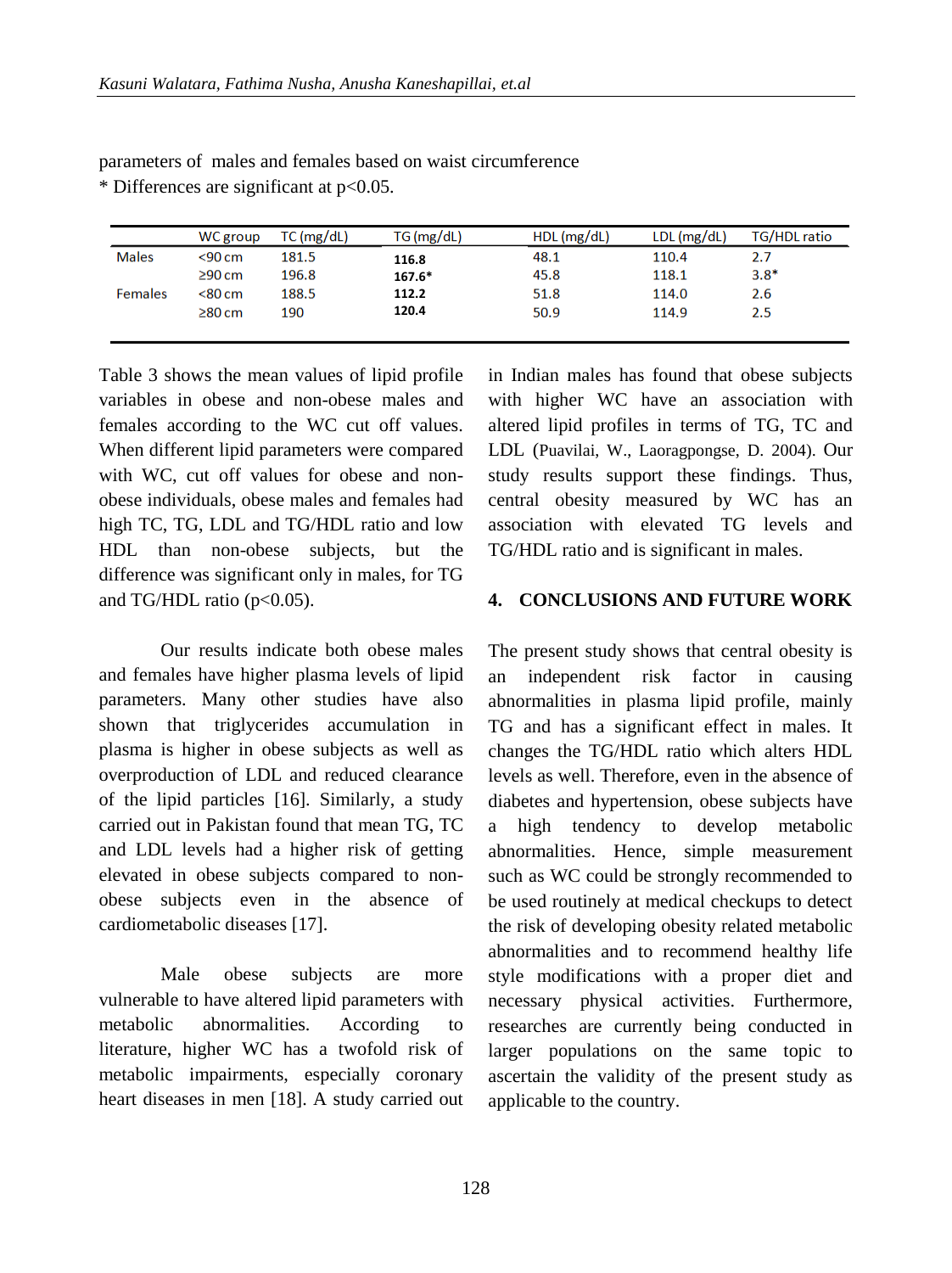# **REFERENCES**

- MUKHOPADHYAY, S. K. (2012). Study of lipid profile in obese individuals and the effect of cholesterol lowering agents on them. Al Ameen. J. Med. Sci. 5 (2), 147— 151.
- WORLD HEALTH ORGANIZATION (2007). http://www.who.int/gho/ncd/risk\_factors/ob esity\_text/en/, Visited last on 27.04.2014
- KELISHADI, R.: Childhood overweight, obesity and the metabolic syndrome in developing countries. Epidemiol Rev. 29, 62—76.
- JAYATISSA, R., HOSSAIN, S.M.M., GUNAWARDANA, S., RANBANDA, J.M., GUNATHILAKA, M. AND DE SILVA, P.C. (2012). Prevalence and associations of overweight among adult women in Sri Lanka: a national survey. Sri Lanka Journal of Diabetes, Endocrinology and Metabolism, 2, 61—68.
- CREPALDI, G., MAGGI, S. (2006). The metabolic syndrome. Diabetes Voice, May, 5--39
- MISHRA, N., SHARMA, M. K., CHANDRASEKAR, M., SURESH, M., PRASAD, S. V., KONDAM, A. (2012). Central obesity and lipid profile in North Indian Males. International Journal of Applied Biology and Pharmaceutical Technology, 3 (3), 291—294
- CHAKREWARTHY, S., GUNASEKERA, D., PATHMESWAREN, A., WIJEKOON, C. N., RANAWAKA, U. K., KATO, N., TAKEUCHI, F., WICKREMASINGHE, A. R. (2006). A comparison between revised NCEP ATP III and IDF definitions in diagnosing metabolic syndrome in an urban Sri Lankan population: the Ragama health study*.* ISRN Endocrinology, 2013 ,1--7 (2013) International Diabetes Federation,

The IDF consensus worldwide definition of the metabolic syndrome, pp. 4--23. IDF comuunications, Belgium (2006)

- VISHWANATH, P., PRASHANT, A., ACHARYA, A., SUMA, M.N., KIRAN, H.S., KARTHIK, G. (2012). Use of anthropometric indices as simple predictors of deranged lipid profile and at risk population for future cardiovascular events. Int. J. Health Allied Sci. 1 (1), 8—12.
- THAKUR, J. S., BISHT, S. (2010). Blood lipid profile of obese and non-obese sedentary college men. VSRD Tech. & Non Tech., 1(1), 26—29.
- PUAVILAI, W., LAORAGPONGSE, D. (2004). Is calculated LDL-C by using the new modified Friedewald equation better than the stand Friedewald equation? J. Med. Assoc. Thai., 87 (6), 589—593.
- CENTRES FOR DISEASE CONTROL AND PREVENTION (2002). National Health Nutrition Examination Survey, Anthropometry Procedures Manual. pp.1-- 120. US department of health and human services, Hyattsville , MD (2009) Adult Treatment Panel III: Third report of the National Cholesterol Education Program (NCEP) expert panel on detection, evaluation, and treatment of high blood cholesterol in adults (Adult Treatment Panel III) Final Report. Circulation: J. Am. Heart Assoc.*,* 106, 3143 –421.
- LUI, A.(2008). Lipid panel reference range changes. 2nd of November 2011. Pathology, Inc, Torance (2011) World Health Organization, Waist circumference and waist-to-hip ratio; Report of a WHO